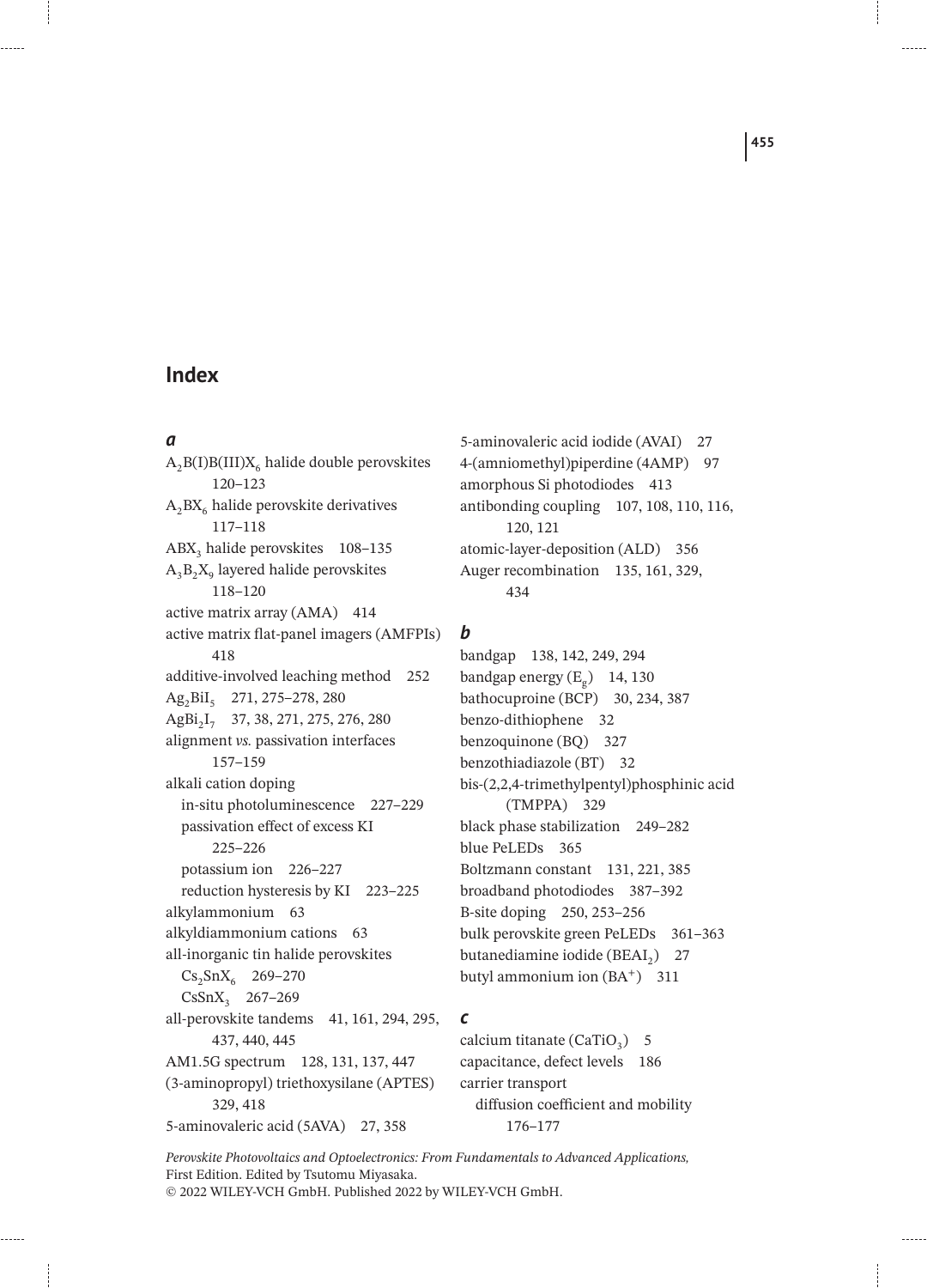. . . . . .

carrier transport (*contd*.) galvanostatic transient method 177–179 impedance spectroscopy 179–181 luminescence, suppression 181–183 mixed ionic-electronic conduction 176–207 time constants 176–207 transport coefficients 176–177 cesium lead bromide (CsPbBr<sub>3</sub>) 256–257 cesium lead iodide (CsPbI<sub>3</sub>) 249 additives approach 251–252 B-site doping 250–253 quantum dots (QDs) 252 surface treatments 253 cesium lead mixed halide perovskites  $(CsPbI_{3-x}Br_{x})$  257-266 chalcopyrites 437 charge balance, PeLEDs 348–349 charge carriers 384 charge-discharge methods 203–206 chemical capacitance 184 commercialization 22, 35, 45, 447–449 complementary metal-oxide-semiconductor (CMOS) detectors 413 compton scattering 412 conduction band (CB) 16, 159 conduction band minimum (CBM) 13, 108 contact potential difference (CPD) 97 conventional X-ray detectors 415–416 copper indium gallium diselenide (CIGS) 436–437  $Cs<sub>2</sub>AgBiBr<sub>6</sub>$  120, 121, 140, 141, 271-275, 280  $CsPbBr<sub>3</sub> 258$  $CsPbI_3$  250  $Cs_2SnX_6$  269–270  $CsSnX_3$  267, 269  $Cs<sub>2</sub>TiBr<sub>6</sub>$  38 current density–voltage (J–V) curve 137–138 current–voltage performance 216–218

## *d*

damp heat and humidity freeze tests 30 dark current 386 deep-level transient spectroscopy (DLTS) 148 defect engineering 221–222 defects passivation 266 defect tolerance 14, 17, 43, 45, 233, 314, 349 density functional theory (DFT) 13, 108, 141 density of states (DOS) 111 depletion capacitance 185–186 depletion-layer capacitance 191 detective quantum efficiency (DQE) 422–423 diaminoethane (DAE) 35, 305, 309 dielectric constant 225 dielectric relaxation 184 diffusion component 384 digital radiography (DR) 415 1,8-diiodooctane (DIO) 222 dimethylammonium iodine (DMAI) 252 dimethyl formamide (DMF) 438 dimethylsulfoxide (DMSO) 67 diode ideality factor 150–152 4,7-diphenyl-1,10-phenanthroline 329 3,3-diphenylpropylamine bromide (DPPA-Br) 335 direct perovskite X-ray detectors 416–420 direct X-ray detectors 413, 421 double cation perovskites 237 drift component 384 dye-sensitized solar cells (DSSCs) 8, 10, 81, 147, 237

# *e*

electro chemical energy 130 electrochemical impedance spectroscopy (EIS) 146–148, 225 electrode polarization 185 electroluminescence 142, 346 electron-backscatter diffraction (EBSD) 87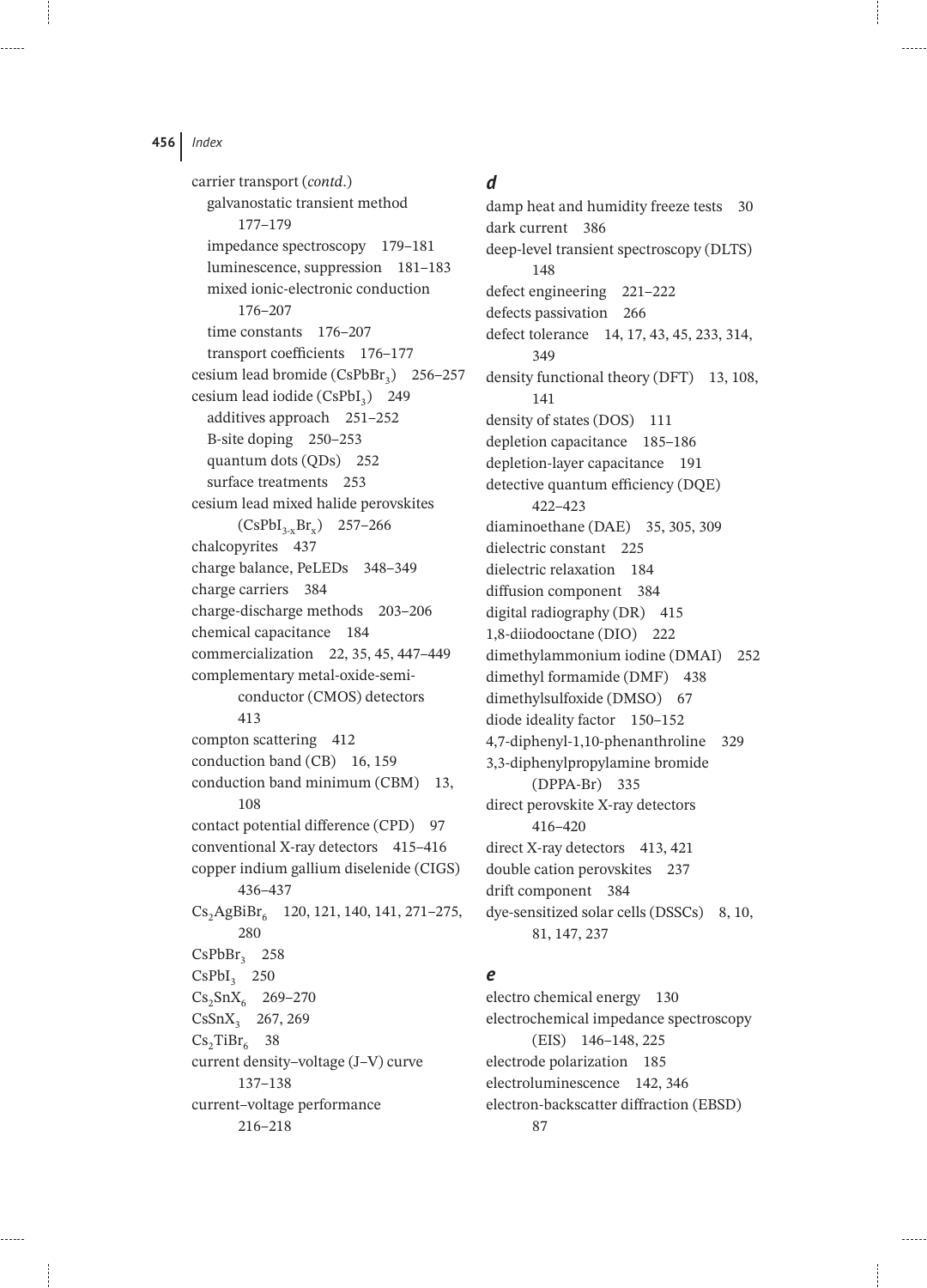electron beam lithography 61 electron collection layer 299 electron-hole pair (EHP) 414 electron-hole pairs 434 electronic dimensionality 107 electron-injecting layer (EIL) 346 electron irradiation 43 electron transport layer (ETL) 136, 306 electron transport material (ETM) 15 electrostimulation, photon generation by 347–348 energy yield 447–448 equivalent circuits interpretation of 194–197 parallel RC 175 erbium ytterbium silicate (EYS) 400 ethylammonium (EA) 23, 64 ethylammonium bromide (EABr) 367 ethylammonium ion (EA<sup>+</sup>) 311 ethylenediamine (EDA) 23, 252 ethylenediamine diiodide (EDAI) 305 ethylenediammonium diiodide (EDAI<sub>2</sub>) 35 ethylenediammonium iodide (EDAI)  $25$ external quantum efficiency (EQE) 37, 129, 346, 384

# *f*

------

F-doped tin oxide (FTO) 15 Fermi level  $(E_F)$  116 ferroelectric effect 217 ferroelectric photovoltaics 6 fluorescence resonance energy transfer (FRET) 366 fluorine-doped tin oxide (FTO) 346 formamidinium (FA) 11, 215, 235, 249, 293 formamidinium  $(NH_2CH=NH_2^+)$  63 formamidinium-based PSCs 191 formamidinum iodide (FAI) 445 forward scan (FS) direction 216

Frenkel defect 223, 225 full width at half maximum (FWHM) 322, 393

# *g*

galvanostatic transient method 177–179 GaAs 1, 13, 14, 20, 45, 107, 112, 155, 157, 233 Ge-based halide perovskites 116 Ge-doped Sn perovskites 307–308 generalized gradient approximation (GGA) 109 ghosting 425–426 Goldschmidt tolerance factor 63 Gouy-Chapman diffuse double-layer model 185 grain boundaries (GBs) 82, 85, 156–157 crystallographic texture 87–88 crystallographic texture effects 98–99 grain size and distribution 86–87 grain size effects 92, 95, 100 grain boundaries engineering 219–220 grain boundary passivation 309–314

# *h*

halide perovskite absorbers 18–20 halide perovskite photovoltaics 5–7, 11 halide perovskite quantum dots (HP-QDs) hot electron extraction 327–328 hot injection method 322-324 ion exchange reactions 325–326 LED 334–338 ligand-assisted reprecipitation 322–323 multiple exciton generation 327 post-synthetic treatment 330–331 solar cells 337–340 surface coating 332–334 surface ligand engineering 329–331 surface passivation 329 systhesis 321 tunable bandgap 326–327 halide perovskite solar cells efficiency and stability 20–21 external and environmental stability 24–33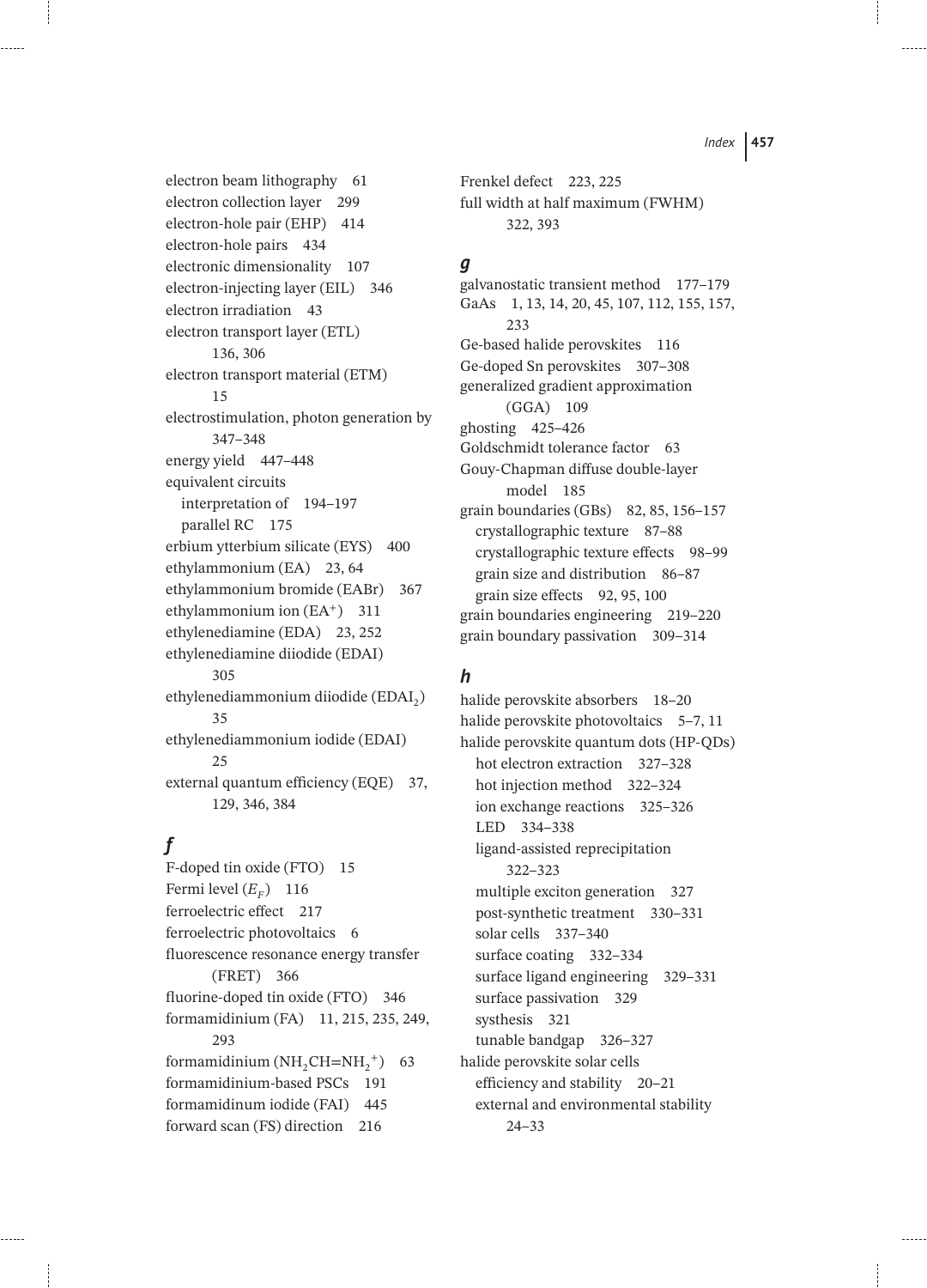halide perovskite solar cells (*contd*.) intrinsic stability 22–24 halide perovskite (HP) thin films 81 grain growth 89–92 microstructure, genesis of 88–89 Heyd-Scuseria-Ernzerhof (HSE) hybrid functional 119 high dielectric constant 154 highest occupied molecular orbital (HOMO) level 16 high X-ray attenuation coefficient 414 hole-blocking layer (HBL) 387 hole-injecting layer (HIL) 346 hole transport layer (HTL) 306 hole transport materials (HTMs) 9, 15, 24, 31, 33, 43, 240 hole trapping system 179 hot electron extraction 327–328 hot injection method 322–324 hydroiodic acid 251 hysteretic effect 216

# *i*

ideality factor 150-152 ideal solar cell 129–132 ideal X-ray detectors 413–415 imaging lag 425 2,2-iminodibenzoic acid (IDA) 331 impedance spectroscopy (IS) 175, 179, 181, 190 incident light power 384 incident photon to current efficiency (IPCE) 129, 397 indirect bandgap 140 indirect X-ray detectors 413, 414 indium tin oxide (ITO) 15, 346 indoor photovoltaic devices 41 inorganic metal oxides 7 in-phase component 147 intensity modulated photocurrent spectroscopy (IMPS) 200-203, 310 intensity-modulated photovoltage spectroscopy (IMVS) 148, 149

interfacial engineering 220–221 internal quantum efficiency (IQE) 129 iodide/triiodide based liquid electrolyte 173 ion exchange reactions 325–326 ionic conductivity 177–179, 221 ionic diffusion 179–181 IoT applications 45, 448 iso-propylammonium (IPA) 367 isopropyl-ammonium bromide (IPABr) 367

# *j*

Johnson–Nyquist 385 J-V hysteresis 219

# *k*

Kelvin probe force microscopy (KPFM) 95, 187, 205 KI doping 223, 224 Kirchhoff's law of thermal radiation 133 Kramers–Kronig relationship 184

# *l*

Langmuir–Blodgett (LB) method 75 lanthanum 238 lateral photoconductors 397–400 layer-by-layer self-assembly method 74–75 lead-free perovskites 34–39 lead halide-based perovskite compounds 66–67 lead halide perovskites 2 leakage current 347 LED illumination 34, 35 levelized cost of electricity (LCOE) 433, 448 ligand-assisted reprecipitation (LARP) method 322, 323 light-emitting diode (LED) 334–337 light extraction 347, 358 light intensity 131 light management 369, 442 linear dynamic range (LDR) 385 long-term device stability 239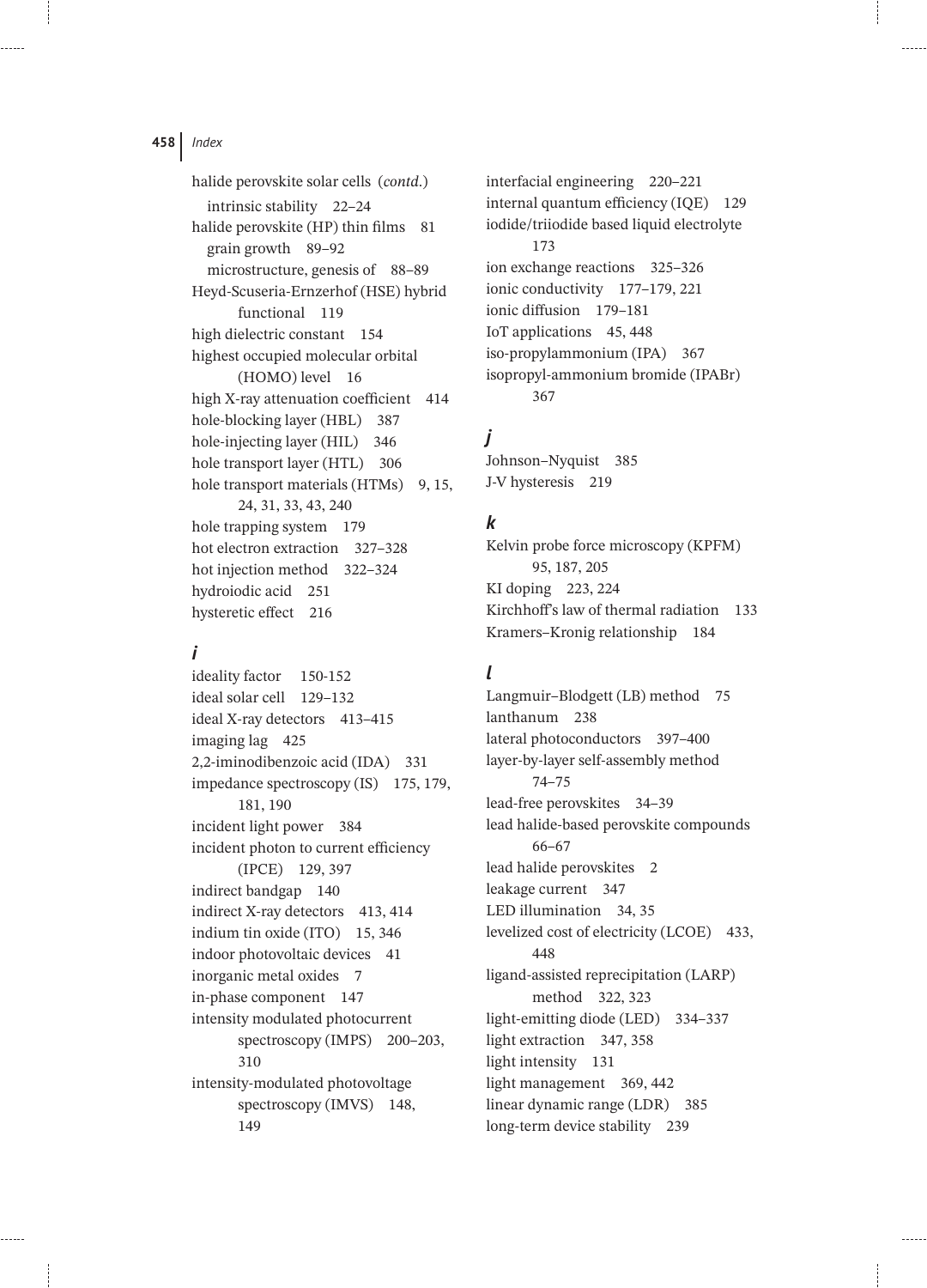low bandgap solar cell 436 CIGS and CIS 437 silicon 436–437 Sn/Pb low bandgap perovskites 437–438 low-cost tandem solar cells 39, 42 low-frequency lattice phonons 154–155 low trap density 414 luminescence quenching 358

#### *m*

. . . . . .

. . . . . .

magnesium-alloyed zinc oxide (MZO) 358  $MAPbBr<sub>3</sub> single crystal$  417  $MAPbI<sub>3</sub>$  416 AMFPI 418  $FAPbI<sub>3</sub>$  215 J-V curves for 220 market choice 448–449 MASbSI<sub>2</sub> 38 maximum power point (MPP) 131, 242 mesoporous  $TiO<sub>2</sub>$  electrodes 8 mesoporous titanium dioxide (mp-TiO<sub>2</sub>) 238 metal halide perovskites 6, 7, 173, 174, 176, 435 metal ion doping 360 metal organic chemical vapor deposition (MOCVD) 61 metal-semiconductor-metal (MSM) 397 methyl acetate 337 methylammonium (MA) 2, 11, 18, 63, 84, 235, 249, 293, 295 methylammonium acetate (MAAc) 259 methylammonium cation 223 methylammonium free perovskites 240, 242 mitigating optical losses current-matching *vs.* power-matching 447 parasitic absorption 442–444 reflection losses 443–445 textured substrates 445–446 mixed hybrid perovskites (MHP) 174 capacitance of 186–190

equivalent circuits, interpretation 194–197 IS model 199–200 Mott-Schottky analysis 191 negative capacitance 197–198 surface charging in 205 trap density, measurement 192–193 mixed ionic-electronic conduction 176, 207 mobile ions 159–160 modulation transfer function (MTF) 423, 424 molecular beam epitaxy (MBE) 61 monolithic tandem 439 Mott-Schottky analysis 148, 186, 191 Mott-Schottky plot 185 multidimension multicomposition (MDMC) 28 multiple exciton generation (MEG) 327 multiple quantum wells (MQW) 357

#### *n*

nanocrystal-based perovskite green PeLEDs 362–364 nanocrystalline silicon junction 439–440 nanoplatelets (NPLs) 364 1-naphthylmethylamine cations (NMA<sup>+</sup>) 358 narrowband photodiodes 392 near-infrared PeLEDs 356–359 Nernst–Einstein relation 221 *N*-methyl-2-pyrrolidone (NMP) 67 *N, N*-dimethylformamide (DMF) 66 n-octylamine (OAm) 322, 329 noise equivalent power (NEP) 385 non-radiative losses 349 non-radiative recombination 135, 137, 347, 359

# *o*

octadecene (ODE) 322 oleic acid (OA) 322 oleylamine 329 oleylammonium iodide (OAM-I) 337

 $1.1.1.1$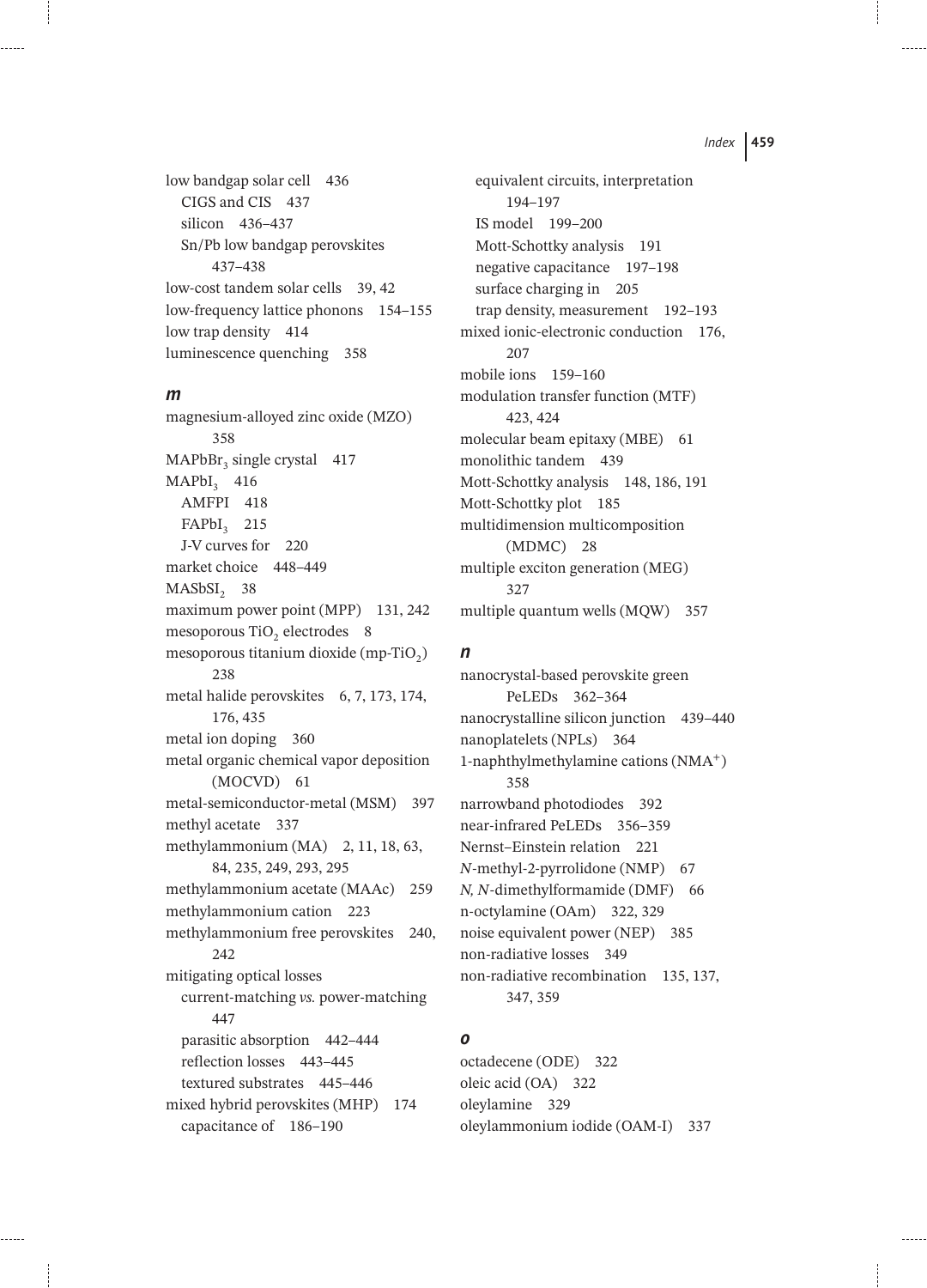. . . . . .

------

open-circuit voltage (Voc) 14, 16, 100, 108, 117, 131, 257, 295, 439 open circuit voltage decay (OCVD) 203 optical losses 442-447 optical outcoupling 358 organic-inorganic hybrid ligand (OIHL) 335 organic-inorganic metal halide perovskites 61–62 organic photovoltaics (OPVs) 81 organic solar cells (OSCs) 153 organo-lead halide perovskites 11–15 organo-metal halide perovskite 13 organometallic Grignard reagents 325 Ostwald ripening process 90 out-of-phase components 147

#### *p*

parallel RC equivalent circuit 175 parasitic absorption losses 442–444 partial density of states (PDOS) 114 passivation effect of excess KI 225–226 passivation techniques 233, 237 Pb-based halide perovskites 108–109 ideal grain boundaries 111–112 ideal surfaces 113 point defects 108–112 surfaces and boundaries 114 Pb-free Sn perovskite solar cells 304, 307 efficiency enhancement 309–314 Ge-doped Sn perovskites 307–308 Pb-halide perovskite solar cells 293 PbI<sub>2</sub> passivation 299 PEDOT-PSS/Sn-perovskite interface 311 pentafluorophen-oxyethylammonium iodide 306 PERC-type cells 436 perovskite crystal intrinsic properties 153 defect tolerance 153–154 fast radiative recombination 153 high dielectric constant 154 low-frequency lattice phonons 154–155 reduced recombination 155–156

relatively high absorption 153 shallow defects 153–154 perovskite-filled-membrane (PFM) 419 perovskite LEDs (PeLEDs) blue 365 bulk perovskite green 361–363 charge balance 348–349 nanocrystal-based perovskite green 364 near-infrared 356–359 non-radiative losses 349 operation 346 photon generation by electrostimulation 347–348 photon recycling 350 quasi 2D/3D perovskite green 363–364 red 359–361 perovskite-polymer bulk heterostructure (PPBH) 358 perovskites 2D/3D 25, 26 photovoltaics 15–18 poly(ethylene oxide) (PEO) 361 silicon tandem development 443 perovskite solar cell (PSC) 1, 3, 62, 147 applications of 42–44 in characteristics 177 low-cost tandem 39–42 single junction solar cells 173 perovskite-type metal halide compounds 62, 65 perovskite X-ray scintillators 419, 432 phase shift 147 phenylethylamine iodide (PEAI) 25 phenylethylammonium iodide (PEAI) 252 phenylhydrazine hydrochloride 306 phenyltrimethylammonium bromide (PTABr) 253 photoconductors 394, 395 lateral 397–400 vertical 396–397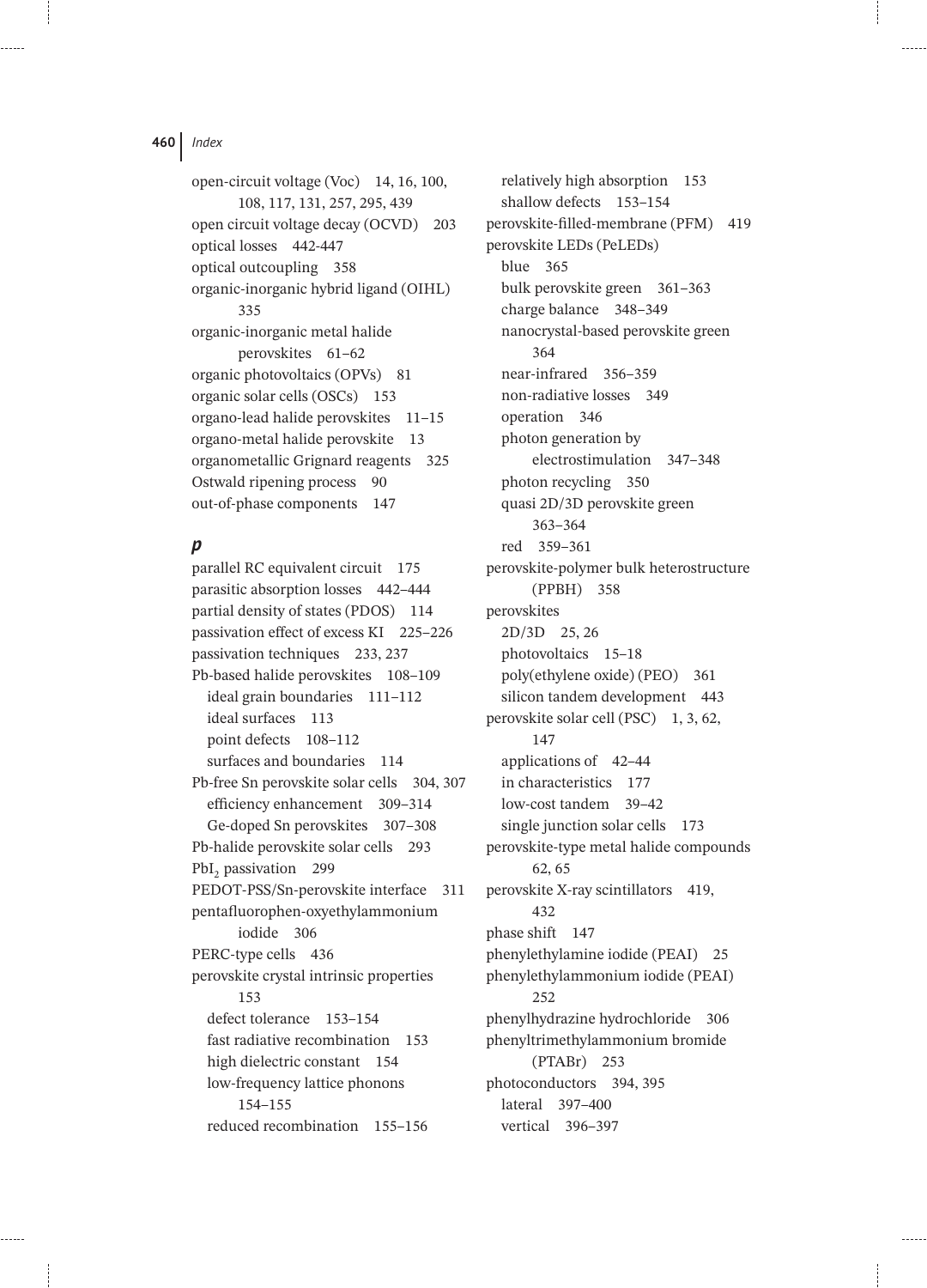photocurrent 384 photodetectors 4, 383, 386, 394 photodiodes 386 broadband 387–392 narrowband 392–394 photoelectric effect 412 photoemission spectroscopy 348 photoluminescence (PL) 4, 29, 95, 142, 144, 227–229, 303, 322 photoluminescence quantum efficiency (PLQE) 225, 226 photomultiplier tubes (PMTs) 413 photon recycling 350 photo-to-electron conversion efficiency 416 phototransistors 400–402 photovoltage, time transients of 203–204 photovoltaic external quantum efficiency 200 photovoltaic (PV) technologies 81 phthalocyanine (Pc) derivatives 32 p-i-n perovskite LEDs 346 pixel-to-pixel uniformity 424 planar inverted (p-i-n) structure 233 planar perovskite solar cells 187 point defect 223 poly(9-vinlycarbazole) (PVK) 364 poly[bis(4-phenyl)(2,4,6-trimethylphenyl)amine] (PTAA) 234 polycrystalline MAPbI<sub>3</sub> 84–86, 95 polydimethylsiloxane (PDMS) 443 polyelemental multicomponent engineering 235 double cation perovskites 237–238 methylammonium free perovskites 240–242 quadruple cation perovskites 239–240 single cation perovskites 236–237 triple cation perovskites 238 polyethyleneimine (PEI) 356 polyethylenimine ethoxylated (PEIE) 358 polymethyl methacrylate (PMMA) 387 polyvinylpyridine (PVP) 29 polyvinyl pyrrolidone (PVP) 252, 332

. . . . . .

. . . . . .

post-synthetic treatment 330, 331 potassium ion 226, 227 power conversion efficiency (PCE) 1, 4, 127, 129, 215, 294, 295, 337, 383 propylenediammonium iodide 311 proton irradiation 43

#### *q*

quadruple cation perovskites 239 quantum-confinement effects 61, 64 quantum-dot in perovskite (QDiP) 391 quantum dots 252–253 quantum yield (QY) 322 quartz crystal microbalance (QCM) 298 quartz crystal oscillator 74 quasi 2D/3D perovskite green PeLEDs 363–364 quasi-Fermi level (QFL) 130

# *r*

radiative limit 132–135 Raman spectroscopy 29 Rayleigh scattering 412 RC time constant 384 recombination junction 438, 439 all-perovskite tandems 440 mitigating optical losses 442–447 nanocrystalline silicon junction 439–440 wide bandgap perovskite solar cell 440–442 recombination layer 435, 437, 440, 441 recombination resistance 195 red PeLEDs 359–360 reflection losses 443–445 resistive random access memory (ReRAM) 199 resonant infrared matrix assisted pulsed laser evaporation (RIR-MAPLE) 72 response time 384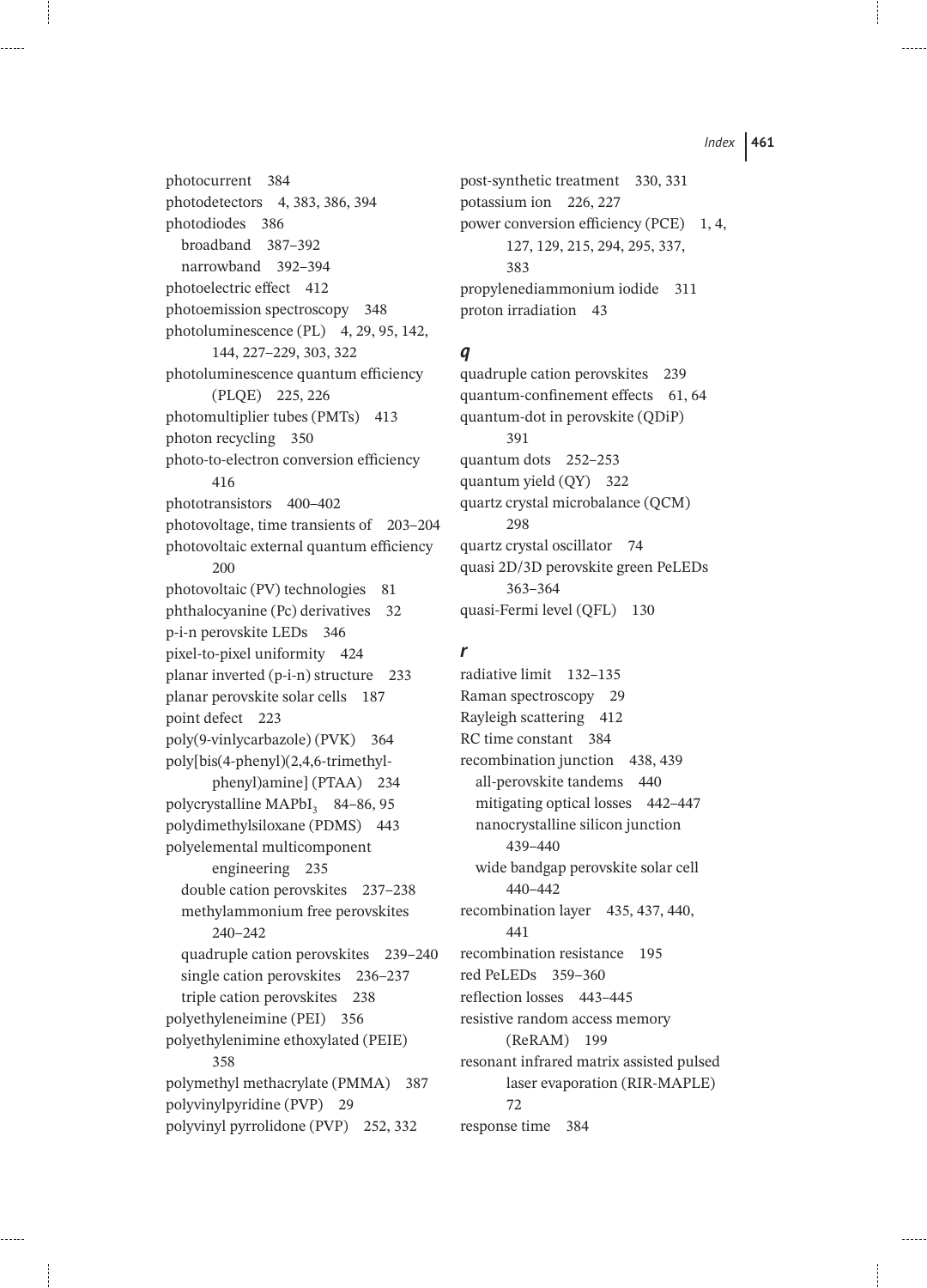. . . . . .

------

reverse scan (RS) direction 216 roll-to-roll manufacturing of flexible modules 45 roll-to-roll method 233 Ruddlesden-Popper series 65, 69

#### *s*

samarium iodide  $(SmI<sub>2</sub>)$  308 Sawyer-Tower circuit 205–206 scanning electron microscope (SEM) 86 Schottky barrier 185–186 Schottky junction 416 self-intercalation method 73 self-organization 65, 75 self-powered photodetector (SPPD) 389 semiconductor impurities 156 sequential hybrid deposition method 445 Shockley–Queisser (SQ) limit 15, 129, 131, 132, 215, 234, 241, 293, 434 Shockley–Read–Hall (SRH) 95, 108, 135, 347 shunt resistance 385 signal-to-noise ratio (SNR) 385 silicon heterojunction (SHJ) 436 silicon solar cells 436, 437 silver halide 2 single cation perovskites 236, 237 single-junction cells 447 single-walled carbon nanotubes (SWCNTs) 391, 399 slot die coating 70, 233, 435 Sn-based halide perovskites 115 SnI<sub>2</sub> passivation 299 Sn/Pb low bandgap perovskites 437–438 Sn-Pb perovskite solar cells 293, 295 device architecture 298–303 efficiency enhancement 296–297 interfacial engineering 298–303 stabilization, Sn (II) ions 295–296 Sn perovskites 17 conduction band minimum (CBM) 304 valence band maximum (VBM) of 304 solar-cell materials 128 solar cells, HP-QDs 337, 340 solar irradiance 128 solar simulator 137 solid-state lighting 368 space applications, PSCs 42–44 space charge limited currents (SCLC) 152 space irradiation 42 spin-coating, materials 299 spin-coating method 67, 70 spin-orbital coupling (SOC) 109 spiro-OMeTAD layer 31 sputter buffer layer 443 standard reporting conditions (STC) 131 Stokes shift 68, 140 subcells 435 subgap states 133 Sulfobetaine Zwitter ion 252 surface coating, HP-QDs 332–334 surface ligand engineering 329–331 surface recombination 136

#### *t*

tandem solar cells 435, 448–449 Tauc plot 139 thermal admittance spectroscopy (TAS) 186 thermally stimulated currents (TSC) 299 thin-film phototransistor (TFT) arrays 413 time-correlated single photon counting (TCSPC) technique 144 time dependent carrier distribution 205 time-resolved photoluminescence (TRPL) 222–225 time-resolved terahertz spectroscopy 327 tolerance factor 5, 18, 20, 22, 23, 63, 236, 238, 249, 265 total density of states (TDOS) 114 transfer matrix formalism 449 transient absorption (TA) spectroscopy 327 transient photoluminescence 144, 146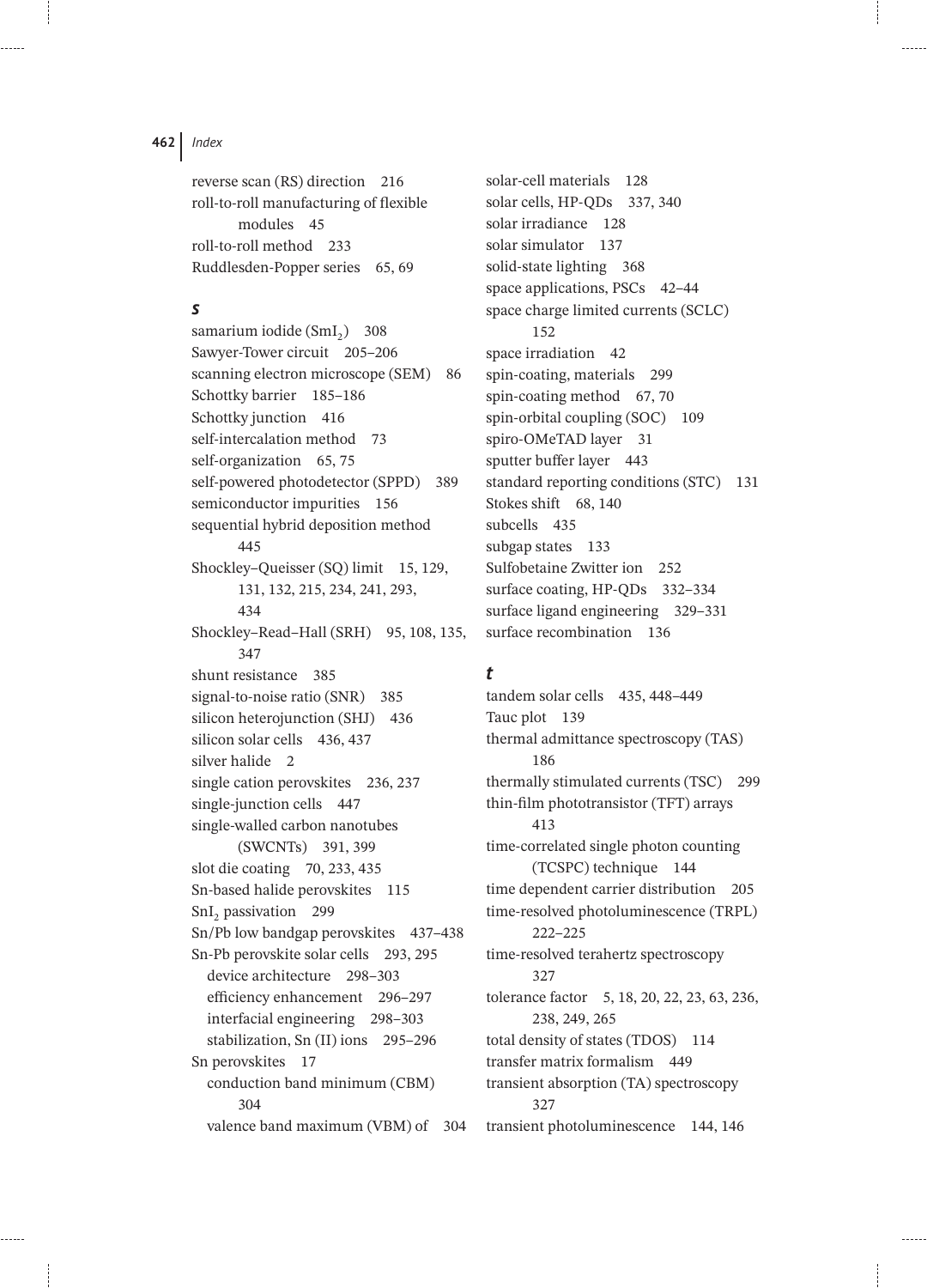$1.1.1.1$ 

 $\frac{1}{2}$ 

transient photovoltage decay (TPV) 148, 149 transition metal dichalcogenides (TMDs) 402 trap, bandgap 135 trap charge limited current (TCLC) 152 trap density, measurement 192 trap-filled limit (TFL) voltage 225 trifluoroethylamine (FEA) chain 25 trimethylaluminum (TMA) 359 trimethylenediammonium iodide 311 trioctylphosphine (TOP) 331 trioctylphosphine oxide (TOPO) 142, 363 triple-cation perovskite 18, 238 2T tandems, subcells in 435 tunable bandgap 326–327 two-step deposition method 72–73

#### *u*

. . . . . .

......

Urbach tail 133, 141

#### *v*

vacuum evaporation method 70–72 valence band (VB) 13, 159 valence band maximum (VBM) 13, 108 van der Waals interactions 63 vertical photoconductors 396–397

Voigt element 147 voltage deficit 132, 138–142 voltage loss 14

#### *w*

wide bandgap perovskite solar cell 440–442

# *x*

XPS analysis 182 X-ray attenuation power 417 X-ray detection 411 X-ray detectors 425 conventional 415–416 direct perovskite 416–420 DQE 422–423 ghosting 425–426 ideal 413–415 MTF 423–424 perovskite scintillators 419, 432 pixel to pixel uniformity 424 sensitivity 422 working mechanism of 412–413 X-ray diffraction (XRD) 68, 88 x-ray exposure 425 X-ray imaging 412, 417 x-ray photoelectron spectroscopy (XPS) 239 X-ray scintillators 422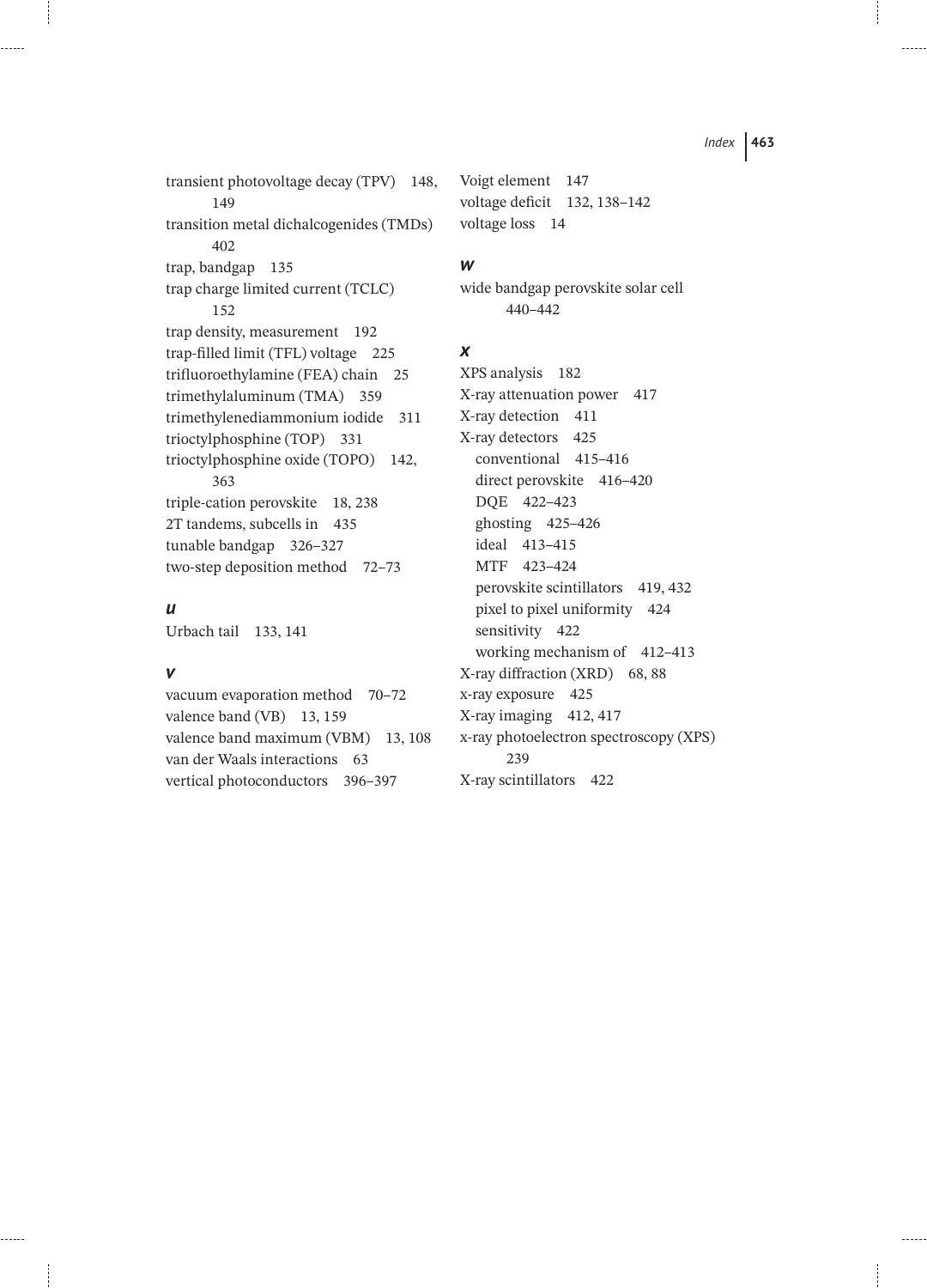. . . . . .

.....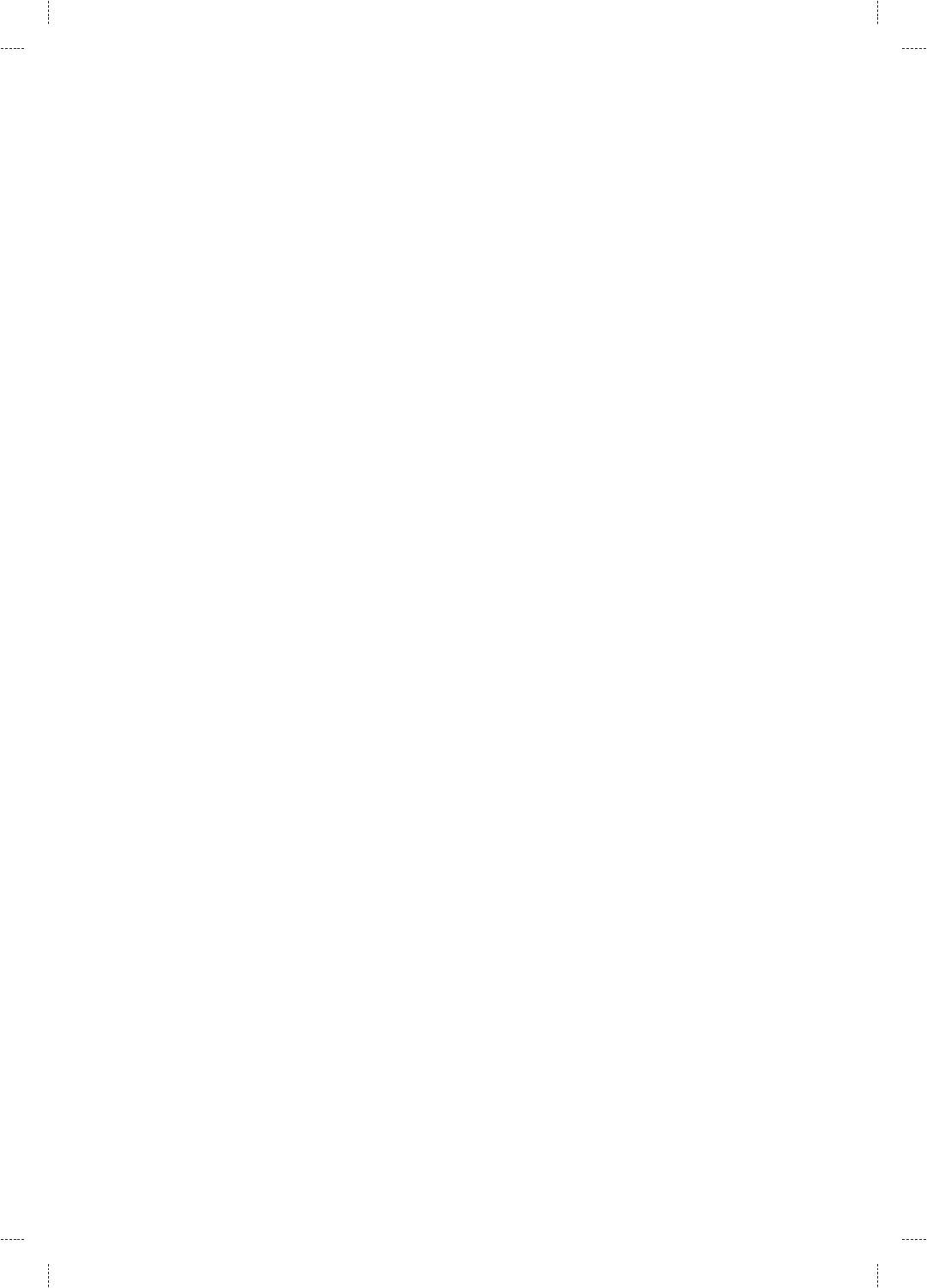. . . . . .

.....